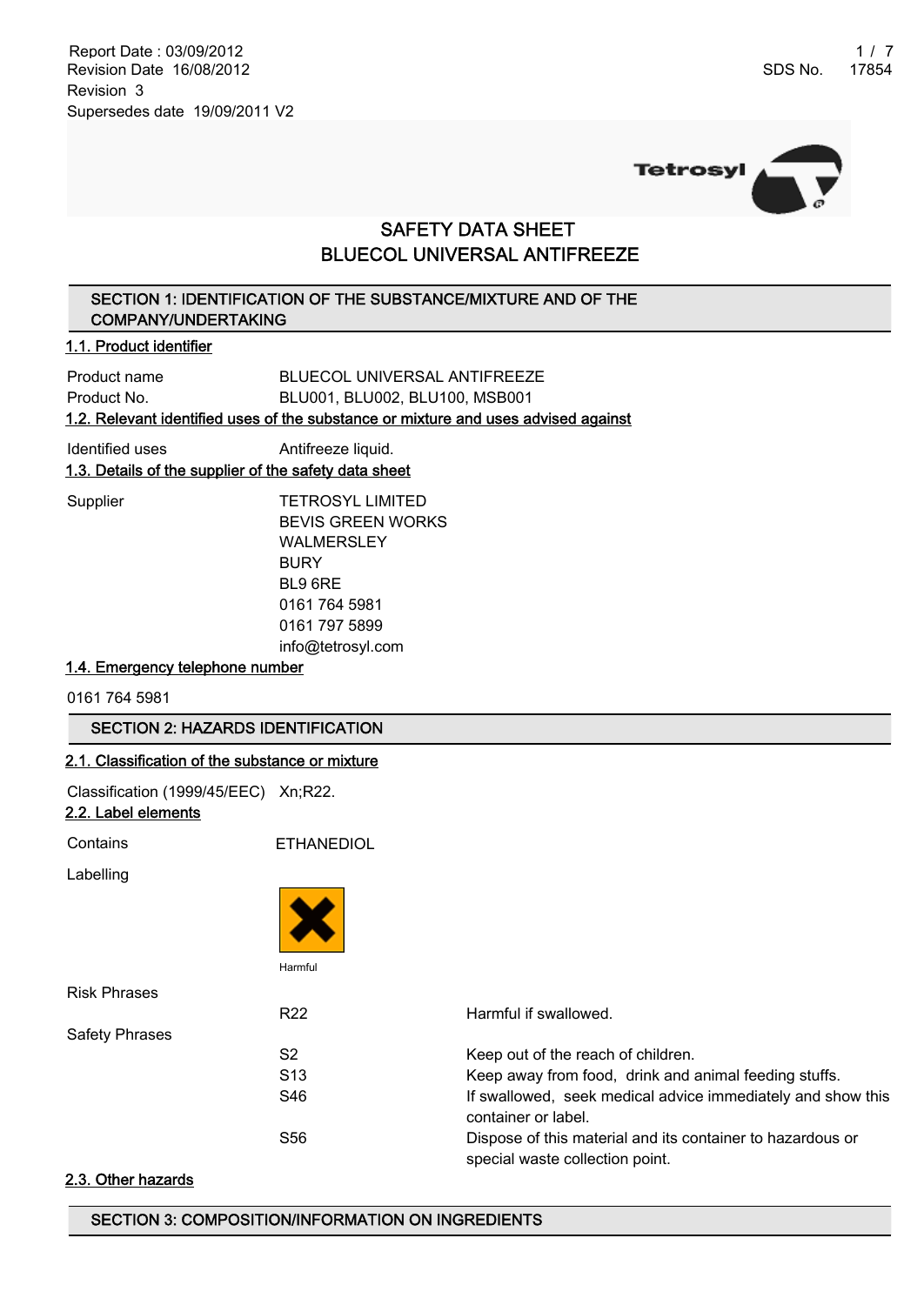## 3.2. Mixtures

| ETHANEDIOL                    |                   | $30 - 60\%$                           |
|-------------------------------|-------------------|---------------------------------------|
| CAS-No.: 107-21-1             | EC No.: 203-473-3 | Registration Number: 01-2119456816-28 |
| Classification (EC 1272/2008) |                   | Classification (67/548/EEC)           |
| Acute Tox. 4 - H302           |                   | Xn; R22                               |
|                               |                   |                                       |

The Full Text for all R-Phrases and Hazard Statements are Displayed in Section 16.

## SECTION 4: FIRST AID MEASURES

#### 4.1. Description of first aid measures

#### General information

NOTE! Effects may be delayed. Keep affected person under observation. For breathing difficulties oxygen may be necessary. If breathing stops, provide artificial respiration. Get medical attention. Remove victim immediately from source of exposure. Place unconscious person on the side in the recovery position and ensure breathing can take place. Do not give victim anything to drink if they are unconscious. Inhalation

Remove victim immediately from source of exposure. Get medical attention if any discomfort continues. For breathing difficulties oxygen may be necessary. If breathing stops, provide artificial respiration. In case of inhalation of spray mist: Move person into fresh air and keep at rest. In case of persistent throat irritation or coughing: Seek medical attention and bring these instructions.

Ingestion

Immediately rinse mouth and drink plenty of water. If person becomes uncomfortable or if ingested in large amounts (100-150 ml for an adult person): Take to hospital along with these instructions. Get medical attention immediately! Do not give victim anything to drink if he is unconscious. Try to induce vomiting. If vomiting occurs, keep head low so that stomach content doesn't get into the lungs.

Skin contact

Remove contaminated clothes and rinse skin thoroughly with water. Get medical attention if any discomfort continues.

Eye contact

Do not rub eye. Immediately flush with plenty of water for up to 15 minutes. Remove any contact lenses and open eyelids widely. If irritation persists: Seek medical attention and bring along these instructions.

#### 4.2. Most important symptoms and effects, both acute and delayed

General information

The severity of the symptoms described will vary dependant of the concentration and the length of exposure. NOTE! Effects may be delayed. Keep affected person under observation.

Inhalation.

Irritation of nose, throat and airway.

Ingestion

May cause discomfort if swallowed. Ingestion may result in unconsciousness, blindness and death. Central nervous system depression.

Skin contact

Prolonged skin contact may cause redness and irritation.

Eye contact

Irritation, burning, lachrymation, blurred vision after liquid splash.

## 4.3. Indication of any immediate medical attention and special treatment needed

No recommendation given, but first aid may still be required in case of accidental exposure, inhalation or ingestion of this chemical. If in doubt, GET MEDICAL ATTENTION PROMPTLY!

## SECTION 5: FIREFIGHTING MEASURES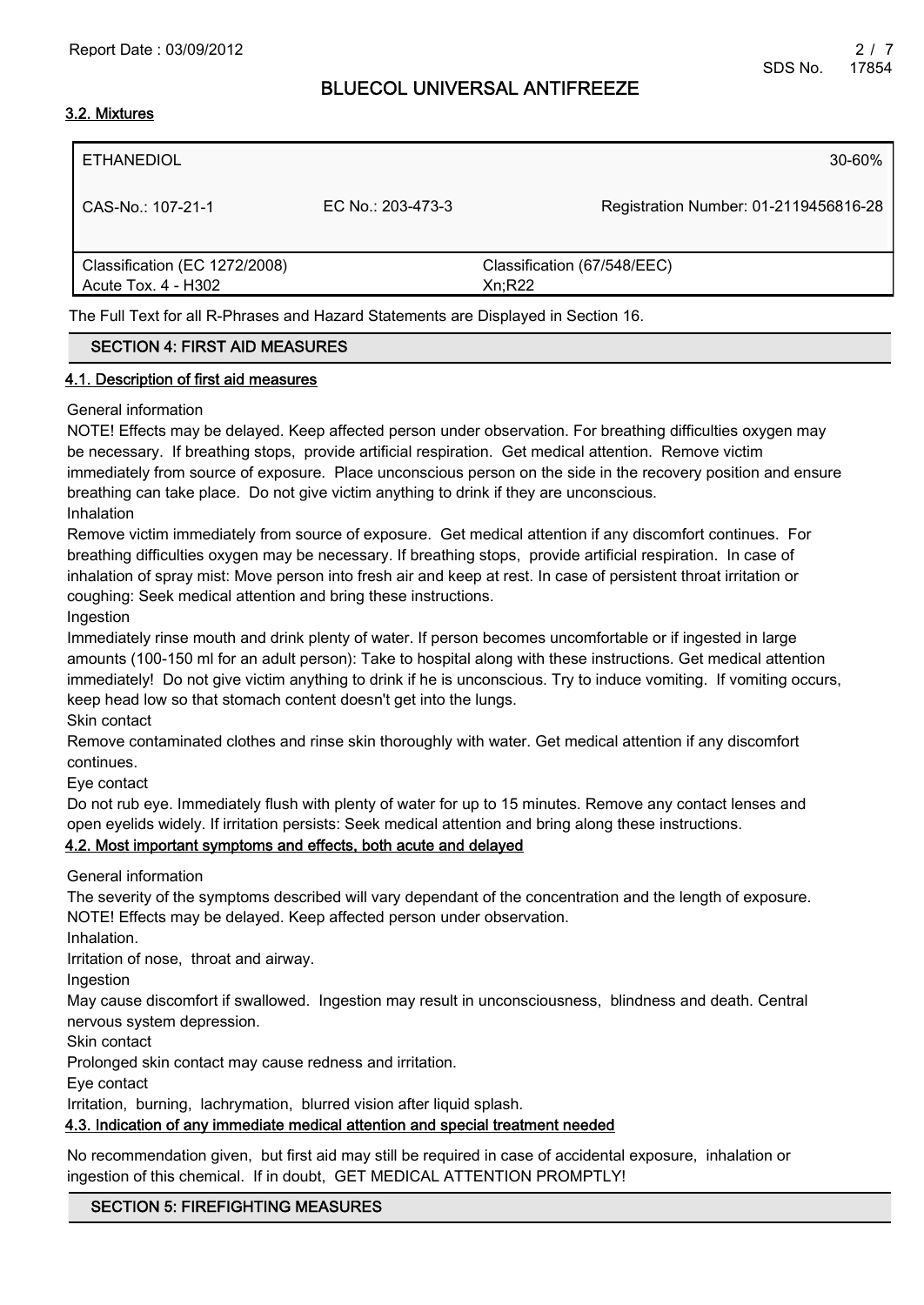## 5.1. Extinguishing media

Extinguishing media

Fire can be extinguished using: Alcohol resistant foam. Water spray, fog or mist. Carbon dioxide (CO2). Dry chemicals.

Unsuitable extinguishing media

Do not use water jet as an extinguisher, as this will spread the fire.

## 5.2. Special hazards arising from the substance or mixture

Hazardous combustion products

Thermal decomposition or combustion may liberate carbon oxides and other toxic gases or vapours.

Unusual Fire & Explosion Hazards

No unusual fire or explosion hazards noted.

## 5.3. Advice for firefighters

Special Fire Fighting Procedures No specific fire fighting procedure given. Protective equipment for fire-fighters

Leave danger zone immediately. Use protective equipment appropriate for surrounding materials.

## SECTION 6: ACCIDENTAL RELEASE MEASURES

## 6.1. Personal precautions, protective equipment and emergency procedures

Wear protective clothing as described in Section 8 of this safety data sheet. Avoid inhalation of spray mist and contact with skin and eyes. In case of spills, beware of slippery floors and surfaces.

## 6.2. Environmental precautions

The product should not be dumped in nature but collected and delivered according to agreement with the local authorities. Avoid release to the environment. Avoid discharge into drains, water courses or onto the ground.

## 6.3. Methods and material for containment and cleaning up

Stop leak if possible without risk. Extinguish all ignition sources. Avoid sparks, flames, heat and smoking. Ventilate. Provide ventilation and confine spill. Do not allow runoff to sewer. Absorb spillage with suitable absorbent material.

## 6.4. Reference to other sections

Wear protective clothing as described in Section 8 of this safety data sheet. For waste disposal, see section 13.

## SECTION 7: HANDLING AND STORAGE

## 7.1. Precautions for safe handling

Read and follow manufacturer's recommendations. Keep away from heat, sparks and open flame. Wear full protective clothing for prolonged exposure and/or high concentrations. Good personal hygiene is necessary. Wash hands and contaminated areas with water and soap before leaving the work site. Do not eat, drink or smoke when using the product. Avoid inhalation of vapours/spray and contact with skin and eyes. Avoid forming spray/aerosol mists. Observe occupational exposure limits and minimise the risk of inhalation of vapours and mist. Pregnant or breastfeeding women must not handle this product. Pregnant women should not work with the product, if there is the least risk of exposure.

## 7.2. Conditions for safe storage, including any incompatibilities

Keep away from heat, sparks and open flame. Keep containers tightly closed. Keep upright. Keep in original container. Avoid contact with oxidising agents.

## 7.3. Specific end use(s)

The identified uses for this product are detailed in Section 1.2.

## SECTION 8: EXPOSURE CONTROLS/PERSONAL PROTECTION

## 8.1. Control parameters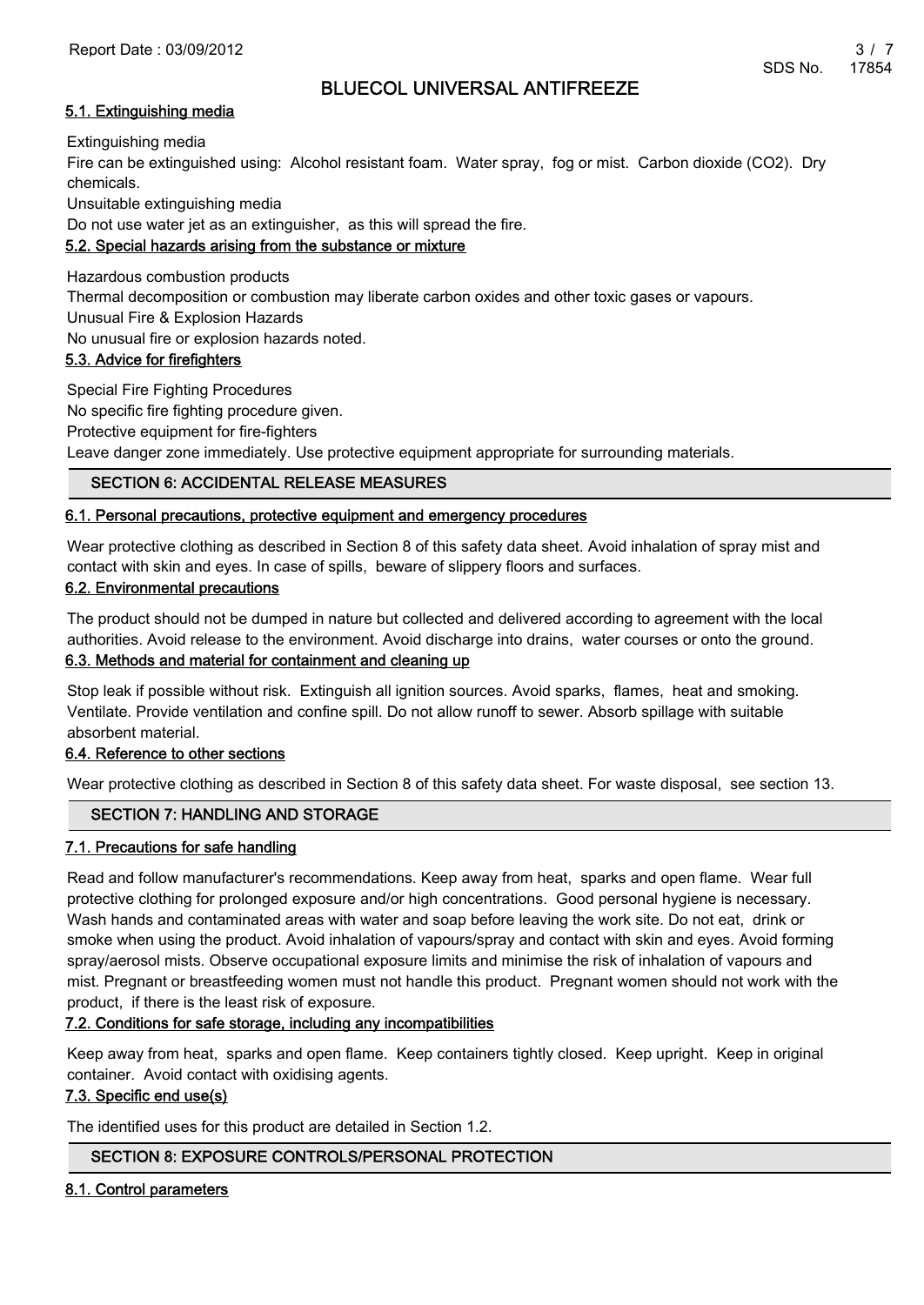| Name               | <b>STD</b> | TWA - 8 Hrs | STEL - 15 Min | <b>Notes</b> |
|--------------------|------------|-------------|---------------|--------------|
| <b>IETHANEDIOL</b> | <b>WEL</b> | mg/m3<br>10 | 104 mg/m3     | .Sk          |

WEL = Workplace Exposure Limit. Sk = Can be absorbed through skin.

## 8.2. Exposure controls

Protective equipment



Process conditions

Provide eyewash station.

Engineering measures

Observe occupational exposure limits and minimize the risk of inhalation of vapours. Provide adequate ventilation.

Respiratory equipment

No specific recommendation made, but respiratory protection must be used if the general level exceeds the recommended occupational exposure limit.

Hand protection

Nitrile gloves are recommended. Protective gloves must be used if there is a risk of direct contact or splash. Eye protection

Wear approved, tight fitting safety glasses where splashing is probable.

Other Protection

Wear suitable protective clothing as protection against splashing or contamination.

Hygiene measures

Scientifically unjustified.

Wash contaminated clothing before reuse. Wash hands at the end of each work shift and before eating, smoking and using the toilet. Wash promptly if skin becomes contaminated. Promptly remove any clothing that becomes contaminated. When using do not eat, drink or smoke.

## SECTION 9: PHYSICAL AND CHEMICAL PROPERTIES

#### 9.1. Information on basic physical and chemical properties

| Appearance                        | Coloured liquid.            |
|-----------------------------------|-----------------------------|
| Colour                            | Light blue.                 |
| Odour                             | Slight odour of alcohol.    |
| Solubility                        | Insoluble in water          |
| Initial boiling point and boiling | 100-195 760 mm Hg           |
| range                             |                             |
| Melting point $(^{\circ}C)$       |                             |
| Scientifically unjustified.       |                             |
| Relative density                  | 1072 15                     |
| Vapour density (air=1)            |                             |
| Scientifically unjustified.       |                             |
| Vapour pressure                   | Scientifically unjustified. |
|                                   | >1 mPa 20                   |
| Evaporation rate                  |                             |
| Scientifically unjustified.       |                             |
| Decomposition temperature (°C)    |                             |
| Scientifically unjustified.       |                             |
| Odour Threshold, Lower            |                             |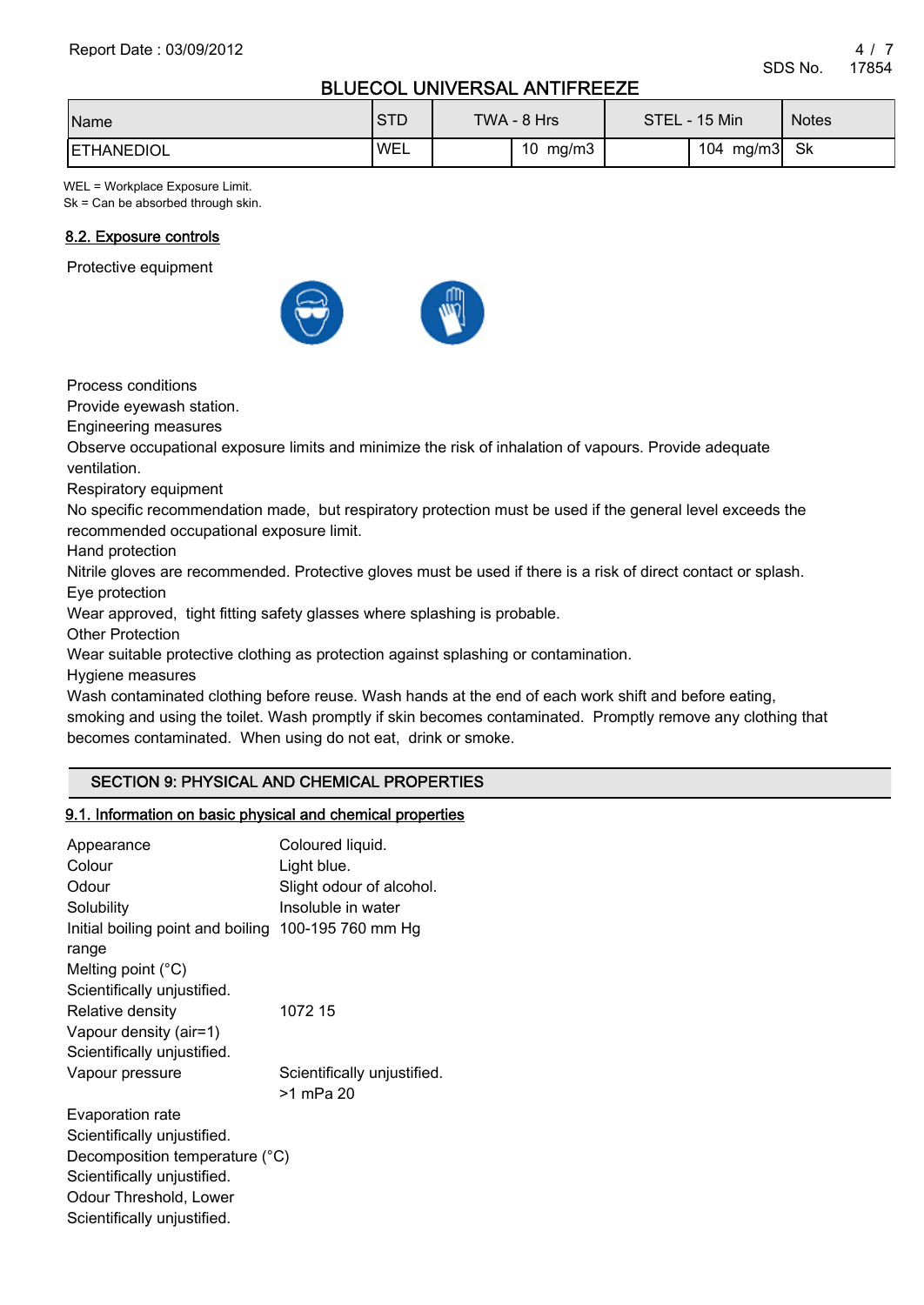Odour Threshold, Upper Scientifically unjustified. Auto Ignition Temperature (°C) Scientifically unjustified. Flammability Limit - Lower(%) Scientifically unjustified. Flammability Limit - Upper(%) Scientifically unjustified. Partition Coefficient (N-Octanol/Water) Scientifically unjustified. Oxidising properties Not available. 9.2. Other information

None.

#### SECTION 10: STABILITY AND REACTIVITY

#### 10.1. Reactivity

Reaction with: Oxidising materials.

## 10.2. Chemical stability

Stable under normal temperature conditions and recommended use.

## 10.3. Possibility of hazardous reactions

Not determined. 10.4. Conditions to avoid

Avoid contact with: Oxidising materials.

## 10.5. Incompatible materials

Materials To Avoid Strong oxidising substances. 10.6. Hazardous decomposition products

Thermal decomposition or combustion may liberate carbon oxides and other toxic gases or vapours.

## SECTION 11: TOXICOLOGICAL INFORMATION

#### 11.1. Information on toxicological effects

Toxic Dose 1 - LD 50 4700 mg/kg (oral rat) Toxic Dose 2 - LD 50 5010 mg/kg (ipr-mouse) Toxicological information No information available.

Specific target organ toxicity - single exposure:

Target Organs Central nervous system Heart & cardiovascular system Kidneys

Inhalation May cause irritation to the respiratory system.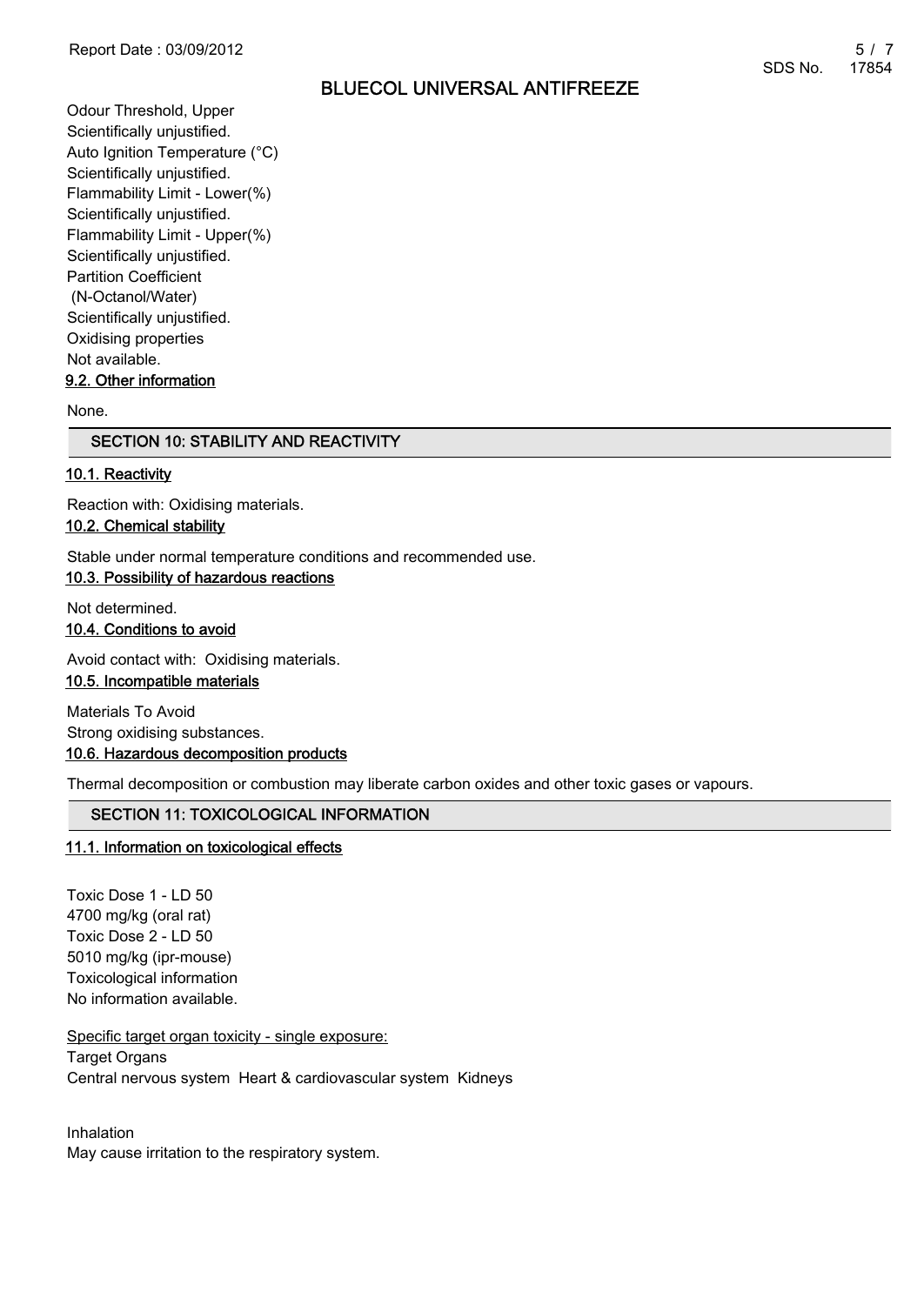Ingestion

Harmful if swallowed. May irritate and cause stomach pain, vomiting and diarrhoea. May cause nausea, headache, dizziness and intoxication.

Skin contact Slightly irritating.

Eye contact Irritating to eyes.

Health Warnings This chemical can be hazardous when inhaled and/or touched. CNS depressant.

Route of entry Ingestion.

Target Organs Kidneys Liver

Medical Symptoms

Allergic rash. Delayed, often serious breathing problems. Tachycardia, (excessively rapid heart beat, including rapid and weak pulse). Unconsciousness, possibly death.

Specific effects

May cause damage to the kidneys. Contains a substance/a group of substances with possible risk of harm to the unborn child and with possible risk of impaired fertility.

## SECTION 12: ECOLOGICAL INFORMATION

**Ecotoxicity** 

The product components are not classified as environmentally hazardous. However, this does not exclude the possibility that large or frequent spills can have a harmful or damaging effect on the environment.

## 12.1. Toxicity

Acute Toxicity - Fish Not available. EC 50, 48 Hrs, Daphnia, mg/l 46300 Acute Toxicity - Aquatic Invertebrates Not available.

## 12.2. Persistence and degradability

**Degradability** The product is easily biodegradable.

## 12.3. Bioaccumulative potential

Bioaccumulative potential The product is not bioaccumulating. Partition coefficient Scientifically unjustified.

## 12.4. Mobility in soil

Adsorption/Desorption Coefficient Not available.

## 12.5. Results of PBT and vPvB assessment